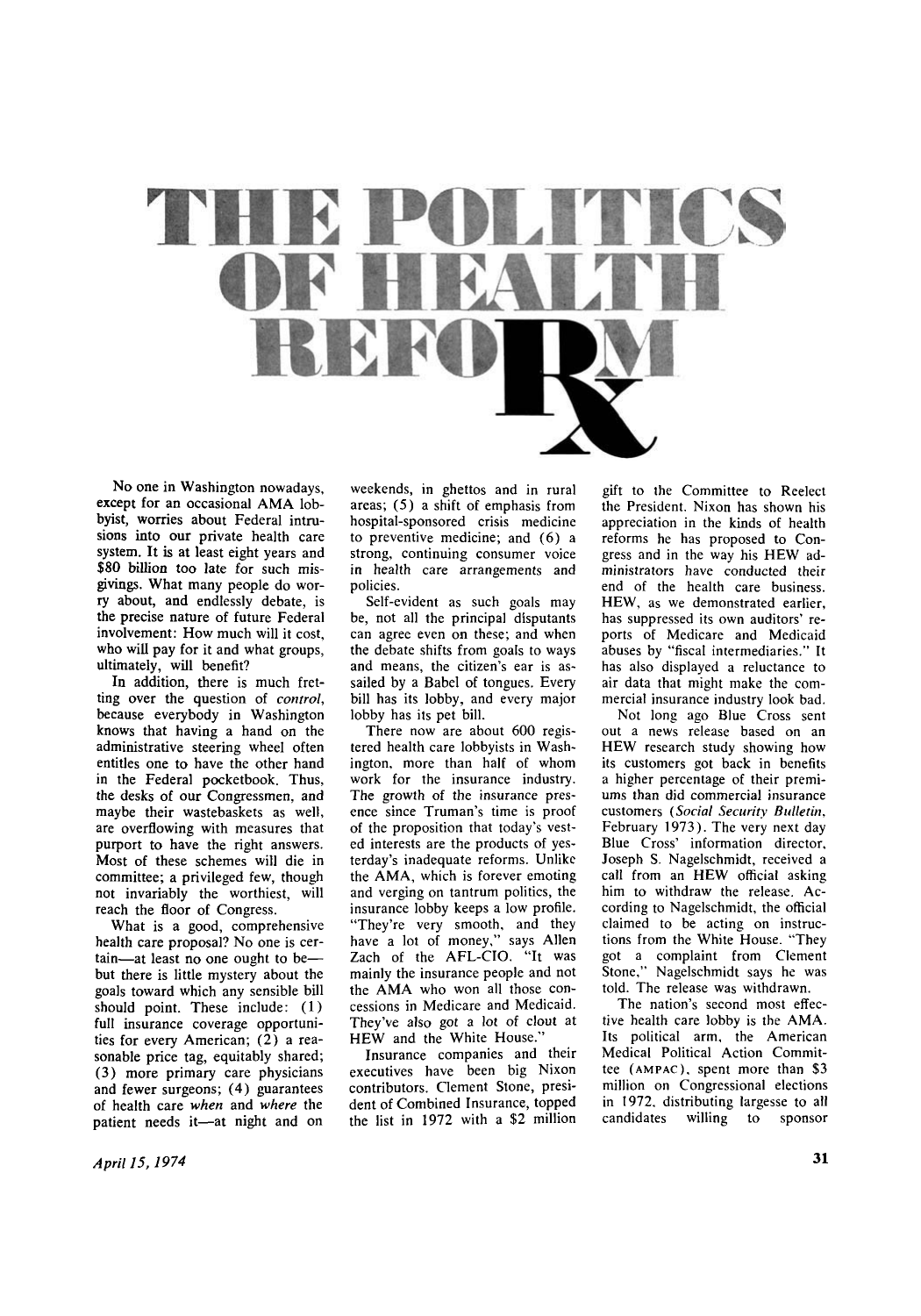"Medicredit," the AMA-backed bill that was submitted to Congress in 1970. The measure at present has more than 180 sponsors, including a sprinkling of northern Democrats.

Money accounts for much but not all of the AMA's political effectiveness. The association enjoys an inner strength as well because it believes its own mythology. While the rest of us despair of discovering a sensible path through the health care maze, the AMA remains serenely certain it knows the right answers. Yet it is risky to present an AMA official with a fact; you may put him out of sorts.

At a hearing before Senator Ed ward M. Kennedy's subcommittee two years ago, four AMA spokesmen denied there was a health care crisis. Even the President had said there was a "crisis," responded Kennedy, who went on to point out that the number of tonsillectomies in California was four times the national rate, suggesting that the distribution of surgeons around the country might be uneven. "Where does that statistic come from?" asked Harry Peterson, the AMA's chief lobbyist. The Senator replied that the figure was part of the Nixon health message. He then asked about the high rate of infant mortality in the U.S. Weren't there a dozen or so nations with lower rates? "Those figures are wrong!", cried Dr. Max Parrott, chairman of the AMA Board of Trustees. "They are absolutely wrong. They are used dishonestly." The statistics came from the United Nations.

This spectacle of a temperamental giant flailing in the dark would merely be funny if the AMA was not so adept at keeping the rest of us in the dark, too. Each week, for example, about 40 million Americans watch the television series, *Marcus Welby, M.D.,* a portrayal of fee-for-service Nirvana whose wise, kind and handsome protagonist is the very model of a modern general practitioner. The AMA serves as a technical consultant to the program, and last fall reporters learned that it was instrumental in having two scenes from a single show left on the cutting room floor.

In the expurgated scenes a sur-

geon. Dr. Jeliff, remarked to Welby that 80 per cent of the cost of an operation he had scheduled the next day would be paid by the patient's group medical insurance. Welby asked if that "isn't true in most of your cases?" Jeliff replied, "No. I'm sorry to say many of those who need insurance the most don't have it." Questioned about the cuts, the producers conceded that certain changes had been made "during editing."

Besides the AMA and the private insurance industry, lobbies like Blue Cross and the American Hospital Association (AHA) carry some weight on the Hill, though Blue Cross observes a nominal neutrality toward bills under consideration. ("We support certain principles," says George Kelley, its chief lobbyist, "but we don't take stands on legislation.") Since the health care community is a loose coalition of interest groups, each scrambling for the dollar, the lobbying organizations do not always agree. For instance, during last fall's Congressional debate over the Emergency Medical Service bill, a measure that would have pumped Federal funds into hospital emergency units if the President had not vetoed it, the AHA found itself arrayed against the AMA. (The AMA won when the House, by four votes, failed to override the veto.)

Nevertheless, at this stage of the game the private lobbies recognize that they have much in common and frequently they synchronize their ad hoc campaigns. Late last year, all the big-letter lobbies-AMA, HIAA and AHA-got together in strategy sessions intended to make the impending HMO bill conform more nearly to their interests. Among other things, they agreed to press for "dual choice," a provision putting private insurance plans on at least an equal competitive footing with HMOs (at the same time, they opposed requiring employers to include HMO<sub>s</sub> in the choice of insurance packages offered to employes). Blue Cross representatives attended some of these sessions, despite their insistence that they could take no position on proposed legislation.

## **The Liberal Lobby**

The lobbying scales are thus tipped heavily on the side of private interest groups. The only counterweight of any note is the  $AFL-ClO$ and its embattled offspring, the Committee for National Health Insurance (CNHI), which is also called "The Committee of 100." On its roster can be found such distinguished names as Arthur Goldberg, John Kenneth Galbraith, Dr. Charles H. Mayo II, and Mrs. Martin Luther King Jr., plus a curious trio of former Senators-Paul H. Douglas, Ralph W. Yarborough and William B. Saxbe. In philosophy and spirit the committee is the natural descendant of two organizations mentioned earlier for their attempts to bring about enactment of universal national health insurance, the American Association of Labor Legislation (1912) and the Committee on the Costs of Medical Care (1927-32). The continuity is more than symbolic: Among the "100" is I. S. Falk, a CCMC founder who sought to get national health insurance written into the New Deal's Social Security Act.

CNHI is working in support of the "Health Security" program, S.3, introduced four years ago by Senator Kennedy and Congresswoman Martha W. Griffiths (D.-Mich.). Although Kennedy on April 2 announced he was joining in a substitute bill, S.3 remains a touchstone for all those who view themselves as keepers of the 60-yearold dream of universal health insurance.

Most of the other bills are narrow-gauge proposals calling for new institutional subsidies, while permitting the overall system to lurch forward unattended and unaltered. To begin with, there is Medicredit, a gimmick the AMA whipped up in 1968 and has wistfully promoted ever since, with the help of that tireless champion of social reform. Senator Vance Hartke (D.-Ind.). It would leave fee-for-service practice unscathed, and provide every possible incentive for doctors, hospitals and insurers to raise their rates.

In brief, Medicredit would dis-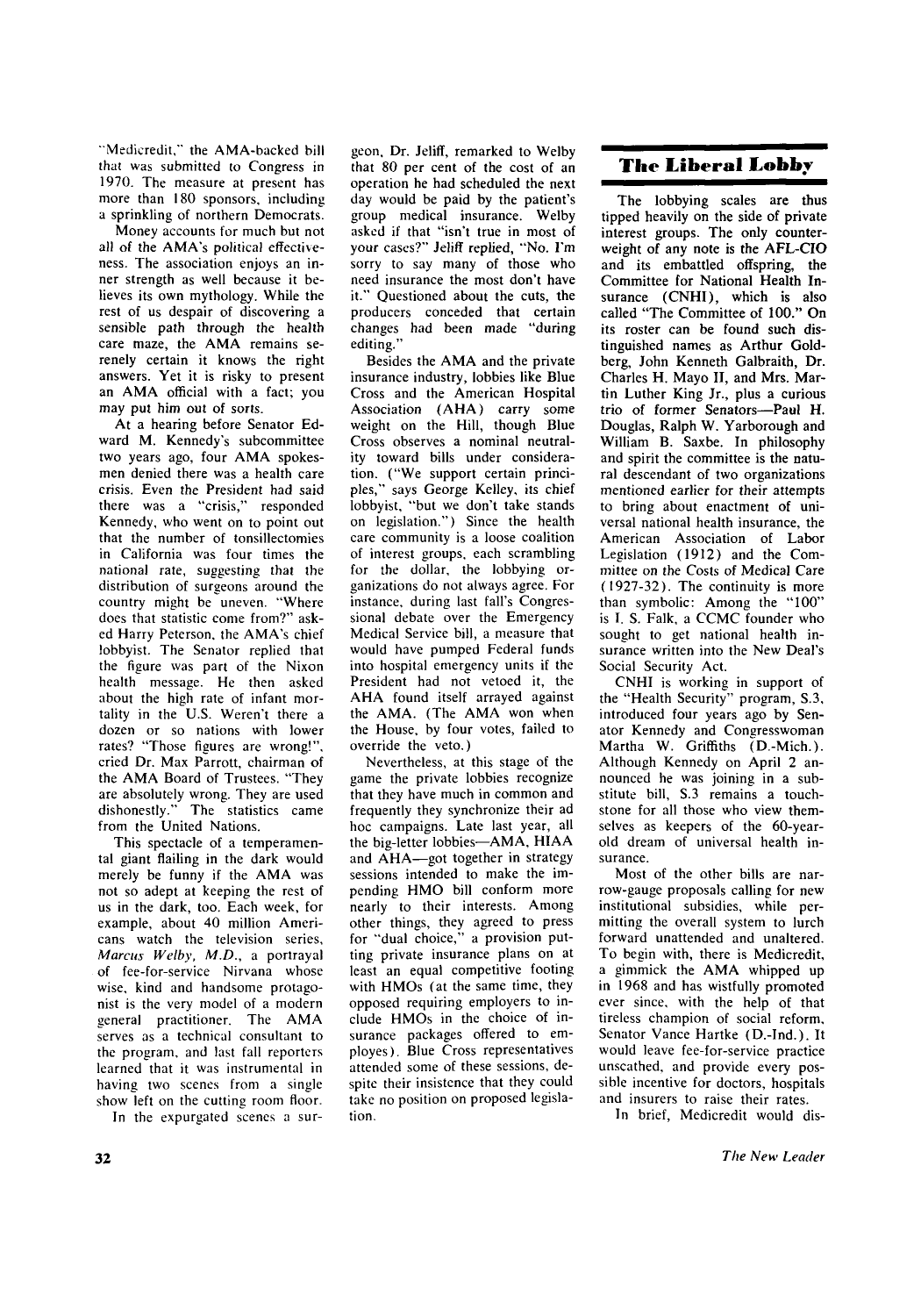tribute health insurance vouchers to all citizens, in amounts varying in inverse proportion to the size of their income tax bills—the less one pays, the more vouchers one receives. Theoretically, the poor would gain the most from this arrangement, but it would also reward millionaires like J. Paul Getty who by slipping through loopholes each year manage to pay little or no taxes. More important, the plan would be virtually useless to a majority of middle-income Americans, because their tax bracket would render them ineligible for more than a token quantity of vouchers.

Few people in Washington take this proposal seriously. One must wonder whether many of the Congressmen who signed this bill did so out of conviction or out of gratitude to **AMPAC**. Even the commercial insurers, who stand to benefit from the measure—in effect, it would convert Federal agents into insurance salesmen and underwriters—prefer to ignore Medicredit and concentrate instead on the industry's own entry, the "National Health Care Act," introduced a year ago by Senator Thomas J. Mclntyre  $(D.-N.H.).$ 

"Healthcare," rhapsodizes a recent Health Insurance Association of America pamphlet, "seeks to contain health costs, improve organization and delivery of health services, and make comprehensive health insurance—including \$250,000 catastrophe benefitavailable to all. Under Healthcare no family need ever impoverish itself because of ill health." All this is to be accomplished through a complex system of state and Federal subsidies to insurance companies (HIAA graciously includes the "Blues" in its patronage plans) that would enable insurers to offer more benefits to more Americans, even the "high risks." This is the industhe linguistics. This is the mous- $\mu$  is taken all  $\mu$  to persuade ta

In fairness, Healthcare does make a casual stab at revising the system, and that puts it light years ahead of Medicredit. For example, the plan would set up minimum Federal standards for benefits, which might widen coverage beyond hospitaliza-

tion and raise the ceiling on "catastrophic" insurance, but it lacks specific machinery to enforce these guidelines. Healthcare does recommend machinery to review charges submitted by health care providers under Federal programs, yet the review powers are to be vested not in Washington but in 50 separate "State Healthcare Institutions Cost Commissions" to be appointed by the governors. Both the notion and the name are so awkward that a hospital might double its charges before anyone in a state capitol could find tongue or title.

The AHA favorite—the National Health Care Services Reorganization and Financing Act (H.R. 1) is not thought to have much chance of passing either. The bill, introduced by Congressman Al Ullman (D.-Ore.), is better than most, albeit Byzantine in structure. It mandates creation of a network of local health care corporations to which citizens may subscribe in advance for services. "All persons," Ullman has said, ". . . would be entitled to the same broad package of benefits," with employers paying threefourths of the cost for their workers, and the Federal government picking up the tab for the poor and the elderly.

Apparently these corporations could function as HMOs, though the wording on that score is not entirely clear. What is clear is that hospitals would play a central role in this system, since in most places they are the only institutions capable of administering so complicated a plan. The hospitals, in turn, would be regulated by state health commissions appointed by the governors —an unpromising arrangement, to judge from the Medicaid experience, where so many states have failed to enforce sensible standards of quality and cost.

The strength of Ullman's bill lies in its attempt to "rationalize" the health care system rather than merely subsidize it. and in its provision for a new Cabinet-level Department of Health to preside over the entire melange. Yet for all its detailed exegesis—the measure, in close type, fills 34 pages of the *Congressional Record*—H.R. 1 remains distressingly vague about who will control what. One is left with the impression that the hospitals will be in charge, and that these state health commissions will represent institutions instead of consumers.

## **'Viable Proposals'**

Perhaps what weighs most heavily against Medicredit, Healthcare and H.R. 1 is that none is a "politically viable proposal." A politically viable proposal is one made by the President, or else sponsored by somebody on the Hill capable of getting it on the agenda of an appropriate committee. In the Senate, the man to watch is Russell B. Long (D.-La.), chairman of the Fi nance Committee. And sure enough, his committee is slated to consider a new health bill—drawn up in collaboration with former HEW Secretary Abraham Ribicoff (D.-Conn.) —the Long-Ribicoff Catastrophic Health Insurance and Medical Assistance Reform Act.

Before Nixon introduced his latest health plan, the Long-Ribicoff bill enjoyed considerable support among reformers on the Hill. The names of its sponsors—such lustrous liberals as Senators Gaylord Nelson (D.-Wis.), James Abourezk (D.-S.D.), George McGovern (D.- S.D.), and Quentin Burdick (D.- N.D.)—remain on the measure, but their ardor has cooled somewhat in the face of the President's program. For to the embarrassment of these Senators, the Administration's proposal actually offers more health insurance coverage to the public than does the "liberal" Long-Ribicoff package. As a result, Chairman Long will probably feel compelled to hold hearings later this spring that will also take up the President's bill, sponsored by Senator Robert Packwood (R.-Ore.) and Congressman Herman Schneebeli (R.-Pa.).

In the House, the man who counts most is Wilbur D. Mills (D - Ark.), chairman of the Ways and Means Committee. And sure enough, he has in hand a freshly minted bill sponsored by himself and Senator Kennedy for which he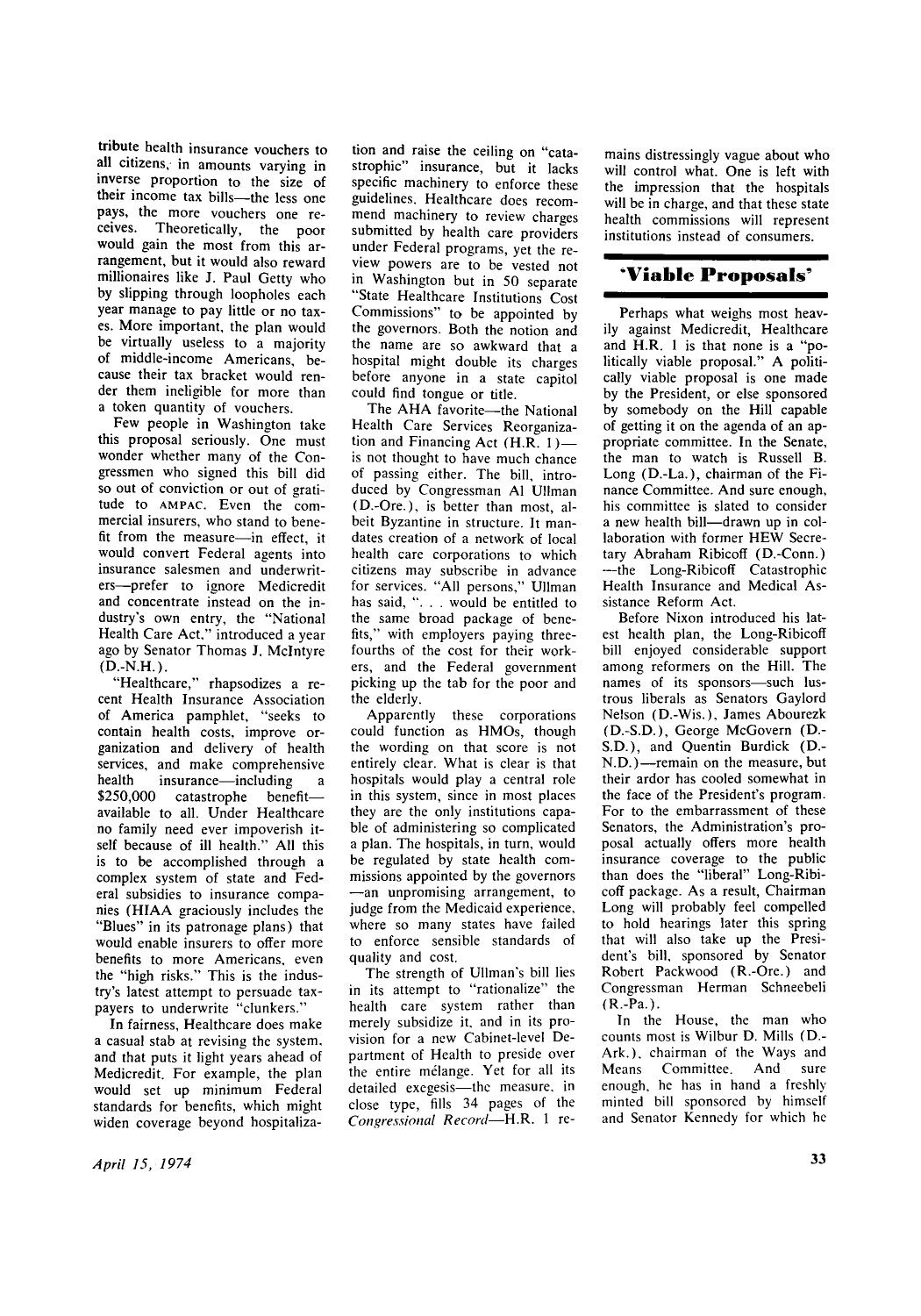has scheduled hearings to begin after the Easter recess. "I think the bill has a good chance of passing this year," Mills said at a recent press conference.

The Kennedy-Griffiths proposal, therefore, remains just a gleam in the CNHI. Since it has been abandoned by one of its authors, what little chance it had of passing this year is completely gone. For liberals, this raises difficult tactical questions: Should they, like Kennedy, give up on S.3 and setde for half a loaf from Mills, Nixon, or Long? Or should they hold out for their own full loaf and thereby risk —indeed, guarantee—getting nothing this session? Before exploring this dilemma, we ought first to compare the three competing bills in the light of those six basic goals listed earlier.

**1.** *Full insurance coverage opportunities for every American.* Un der Kennedy-Griffiths everyone is eligible for benefits that cover the entire range of health services. There are no means tests and no strings—no deductibles, no coinsurance clauses, no limits on preventive care.

The other three bills offer protection to nearly every American, too, but the extent depends upon age and income. They would keep Medicare, replace Medicaid and introduce plans for the heretofore neglected middle class. In general, they would pay some benefits to some of the people some of the time. Long-Ribicoff emphasizes catastrophic insurance, for which 95 per cent of the population is eligible, and a Federal subsidy system for the poor; Kennedy-Mills and Nixon both propose benefits for the middle class the former through a compulsory Federal plan, the latter through voluntary private insurance plans.

The President's employe group package carries a \$150 deductible on out-patient drugs. Further, a family must pay one-fourth of *all*  charges, up to \$1,500 each year. Such "copayments" are also a feature of Long-Ribicoff and Kennedy-Mills. Long-Ribicoff would charge a middle-income patient \$17.50 for each day of hospitalization and 20 per cent of all medical bills (up to \$1,000)—*after* the patient has absorbed the first \$2,000 of medical expenses and 60 days' worth of hospital costs. Under Kennedy-Mills, the patient would pay a \$150 deductible and then one-fourth of the total medical bill up to \$1,000 per family per year. However, preventive care like prenatal examinations and family planning would get "firstdollar coverage" (no deductibles or copayments).

**2.** *A reasonable price tag, equitably shared.* S.3 is the most expensive—\$67 billion. The program envisions a Health Security Trust Fund fed by a Social Security tax of 3.5 per cent on employers, and 1 per cent on the first \$15,000 of a worker's annual wages. This money would be supplemented by Federal general revenues.

Kennedy-Mills supporters say their measure would cost \$40 billion a year, the funds to be raised along S.3 lines. The slight difference is that a minimum of 3 per cent would be charged to employers and a maximum of 1 per cent to workers.

A similar price of \$40 billion is estimated for the Nixon proposal, though the Administration claims it would require only \$13 billion a year from the Federal treasury. That is because the White House is relying largely on private insurance coverage privately financed—by employers and employees—and as the New York *Times* has observed, "Mr. Nixon's premiums must be paid just as if they were called taxes." Worse, it treats as taxable income for individuals the premium contributions made by employers, and then turns around and treats employe contributions as *nondeductible* expenses. The tax-paying worker is thus put in double jeopardy.

By contrast, Long-Ribicoff backers claim their bill would cost about \$10 billion. It adds only 0.3 per cent to the Social Security tax, the burden to be shared by employers and employes, yet its system of copayments and deductibles constitutes cruel (though not unusual) punishment of the poor, and in effect forces low-income families to subsidize the Federal program. Un der its replacement for Medicaid, a family of four earning \$6,000 a year would have to spend \$1,200 on health care before becoming eligible for spotty and incomplete Long-Ribicoff assistance.

The real dollar difference between Kennedy-Griffiths and the other three proposals can be found not in their total cost estimates, which are in any case likely to change as the debate progresses, but in their varying approaches to cost control. There is nothing in the other programs to suggest that the upward spiral of health care prices will be checked. All three plans retain Medicare, the chief inflationary villain of the past decade. Kennedy-Mills further repeats the Medicare mistake of designating insurance companies "fiscal intermediaries," thus virtually guaranteeing an open season on prices.

Kennedy-Griffiths, on the other hand, has provisions for long-range budgeting procedures, region by region, that may compel hospitals and physicians to set their prices in advance and stick to them. Only institutions meeting Federal standards of cost and quality will be allowed to participate in the program, and wasteful duplication of services is gradually to be eliminated through threatened withdrawal of Federal funding. Such measures, it is true, hardly guarantee effective cost controls, but they point in the right direction, while the other three bills simply feed the inflationary monster.

**3,4,5.** *More "primary care" physicians and fewer surgeons; guarantees of health care when and where the patient needs it; and a shift of emphasis from hospital-sponsored crisis medicine to preventive medicine.* Long-Ribicoff and Nixon are silent on all these issues. The Kennedy-Mills bill calls for planning grants that may help small towns to attract medical workers and facilities, and it gives financing preference to HMOs as well as to other forms of group medicine. None of its provisions, though, measures up to those in Kennedy-Griffiths. That includes a "manpower support" program for the training of primary care physicians and of other types of health care generalists (public health nurses, community health workers, etc.). It also offers